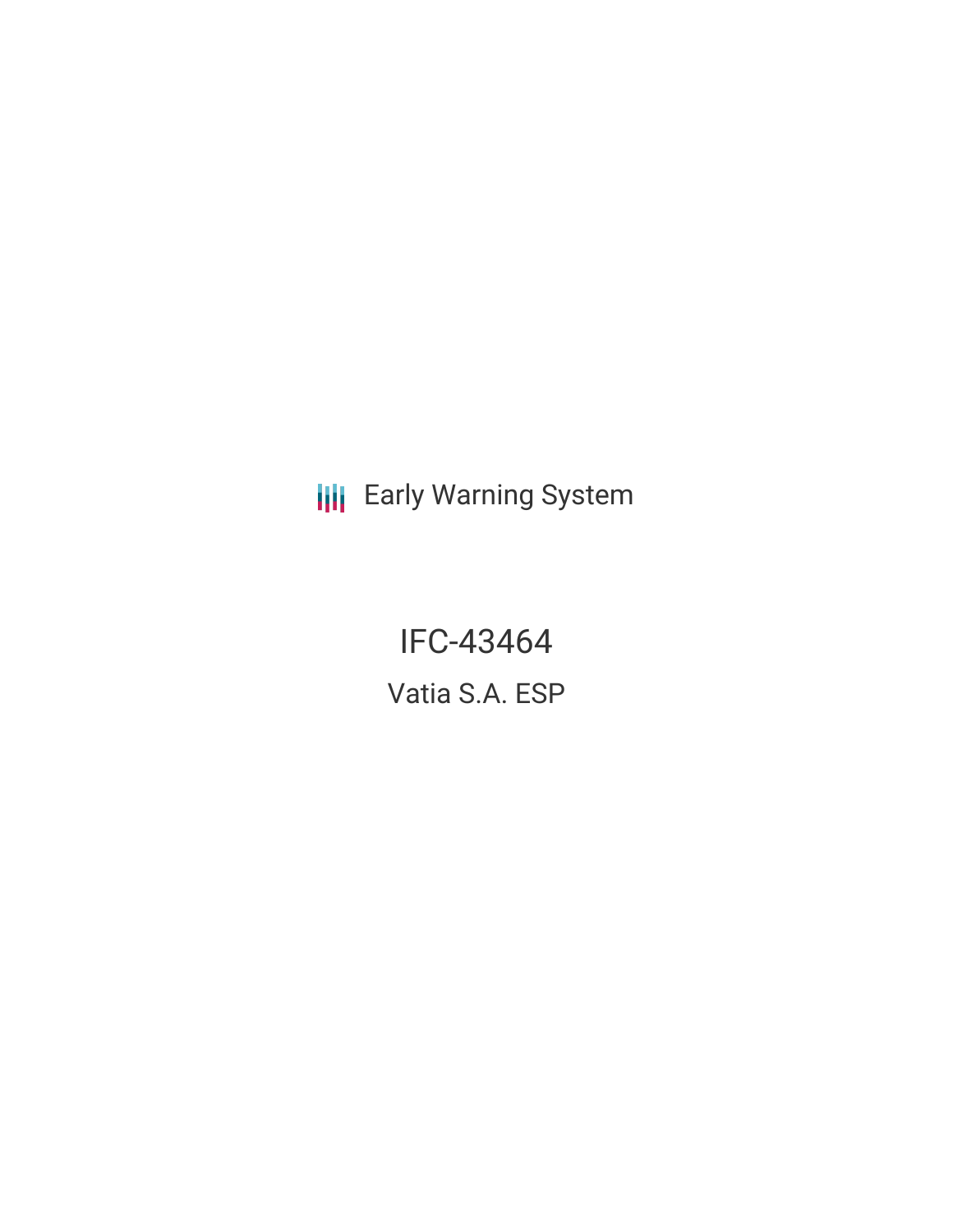| International Finance Corporation (IFC)<br><b>Financial Institutions</b> |
|--------------------------------------------------------------------------|
|                                                                          |
| Proposed<br><b>Status</b>                                                |
| <b>Bank Risk Rating</b><br>B                                             |
| VATIA S.A. E.S.P.<br><b>Borrower</b>                                     |
| Energy, Infrastructure<br><b>Sectors</b>                                 |
| <b>Investment Type(s)</b><br>Equity                                      |
| <b>Investment Amount (USD)</b><br>\$10.00 million                        |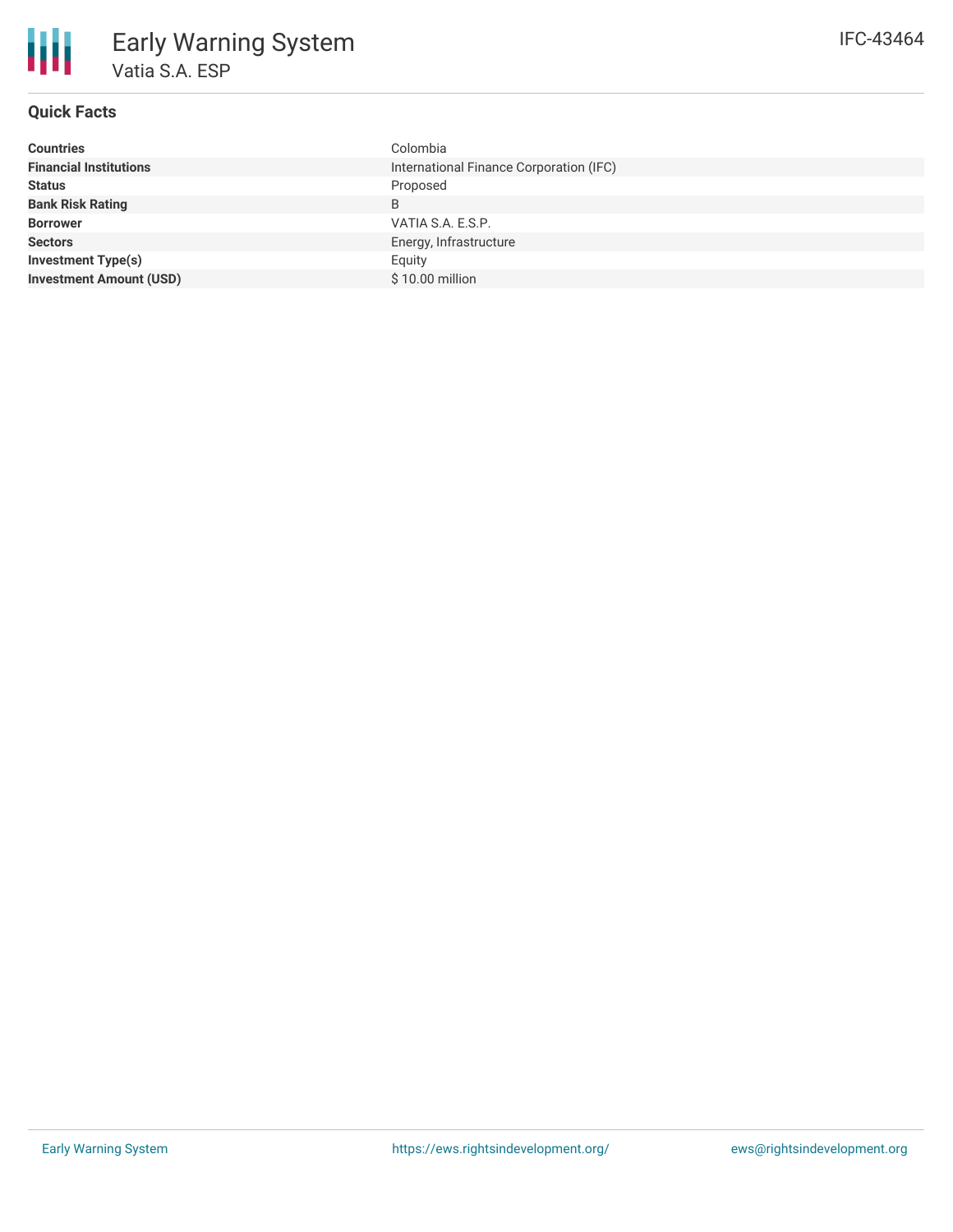## **Project Description**

The proposed investment consists in an up to US\$10.0 million investment in the form of preferred equity in Vatia S.A – E.S.P ("Vatia" or the "Company"), a Colombian electricity retailer / aggregator and a syndication of up to US\$40 million in senior debt from local banks. The proceeds will allow Vatia to acquire 37MW of solar assets and provide equity to increase its trading and commercialization activities (the "Project").

Vatia S.A – E.S.P ("Vatia" or the "Company") was established in 1998 and is currently the largest non-incumbent electricity retailer / aggregator in Colombia. Currently, Vatia supplies between 70 and 75 GWh per month (900 GWh per year) to approximately 30.000 customers. Its operations are handled by Hidrotolima with five small hydropower plants (SHPPs) in the Tolima department and Vatia with eight SHPPs in the Cauca department, as follows:

Hidrotolima SHPPs include (a) Mirolindo which produced 19 GW in 2019 and is located 1 km distant from the closest community, Ibague, the capital of the state; (b) Rio Recio which produced 1 GW in 2019 and is located 0.5 km distant from La Sierra its closest community; (c) Ventana which produced 23 GW in 2019 and is located 3 km distant from Chicoral its closest community; (d) Pastales which produced 4 GW in 2019 and is located 0.3 km distant from Pastales-Pico de Oro, its closest community; and (e) Santiago which produced 10 GW in 2019 and is located 0.2 km distant from Santiago, its closest community. Neither is near to either biodiversity preserved or cultural patrimony sites. Vatia SHPPs include (a) Florida II which produced 92 GW in 2019 and is located 10 km distant from Popayan its closest community; (b) Sajandi which produced 14 GW in 2019 and is located 20 km distant from El Bordo its closest community; (c) Rio Palo which produced 8 GW in 2019 and is located 7 km distant from Caloto its closest community; (d) Ovejas which produced 1 GW in 2019 and is located 8 km distant from Suarez its closest community; (e) Inza which produced 4 GW in 2019 and is located 8 km distant from Inza its closest community; (f) Mondomo, which produced 4 GW in 2019 and is located 6 km distant from Santander de Quilichao its closest community; (g) Asnazu which produced 3 GW in 2019 and is located 4 km distant from Suarez its closest community; and (h) Silvia which produced 2 GW in 2019 and is located 2 km distant from Silvia its closest community. Neither is near to either biodiversity preserved or cultural patrimony sites.

The proposed project includes a US\$10m million investment as preferred equity in Vatia to (a) acquire 37MW of solar assets (b) refinance existing debt and (c) provide equity to increase its trading and commercialization activities (the "Project")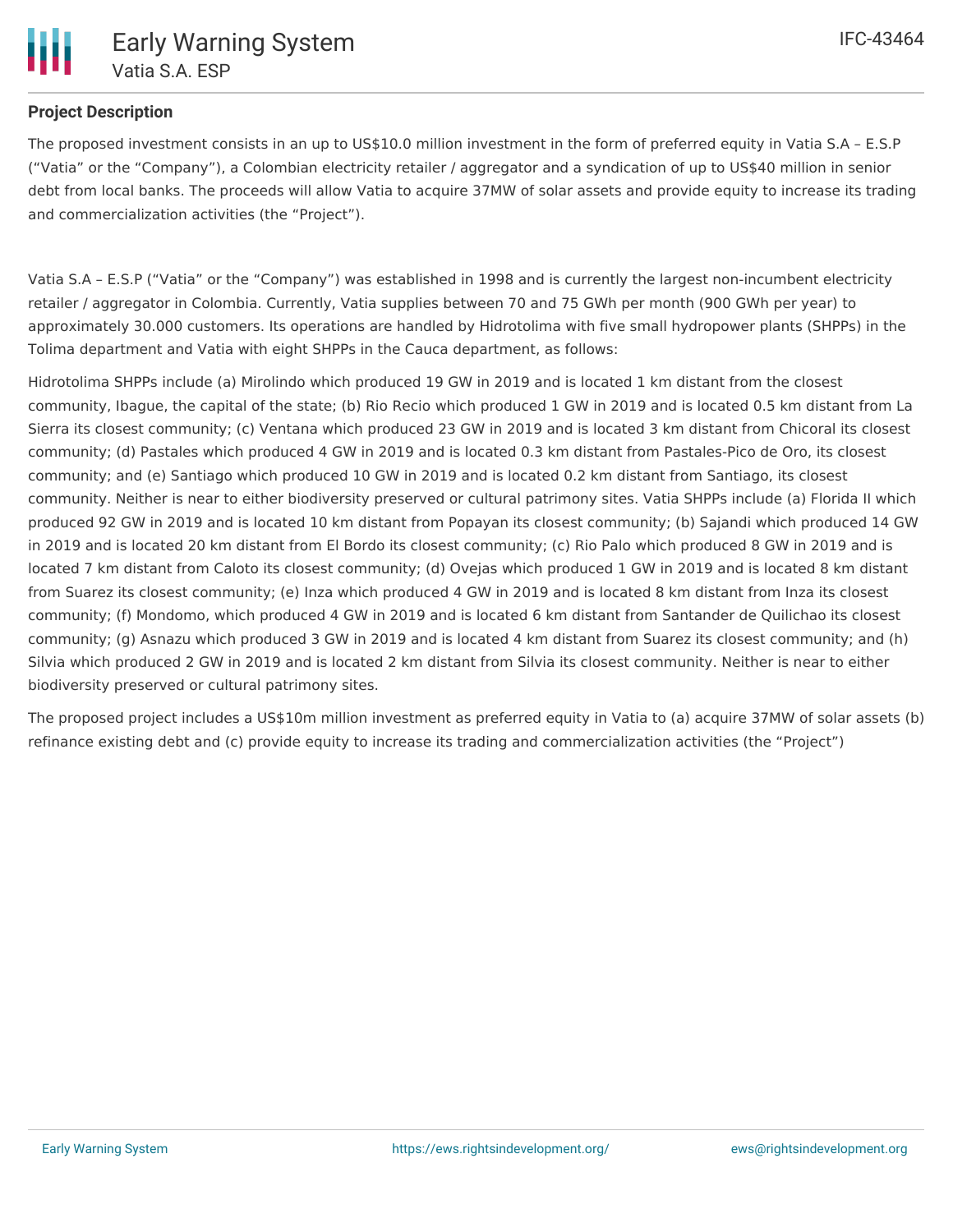## **Investment Description**

• International Finance Corporation (IFC)

The Summary of Investment Information (SII) also informs that there is a syndication of up to US\$40 million in senior debt from local banks.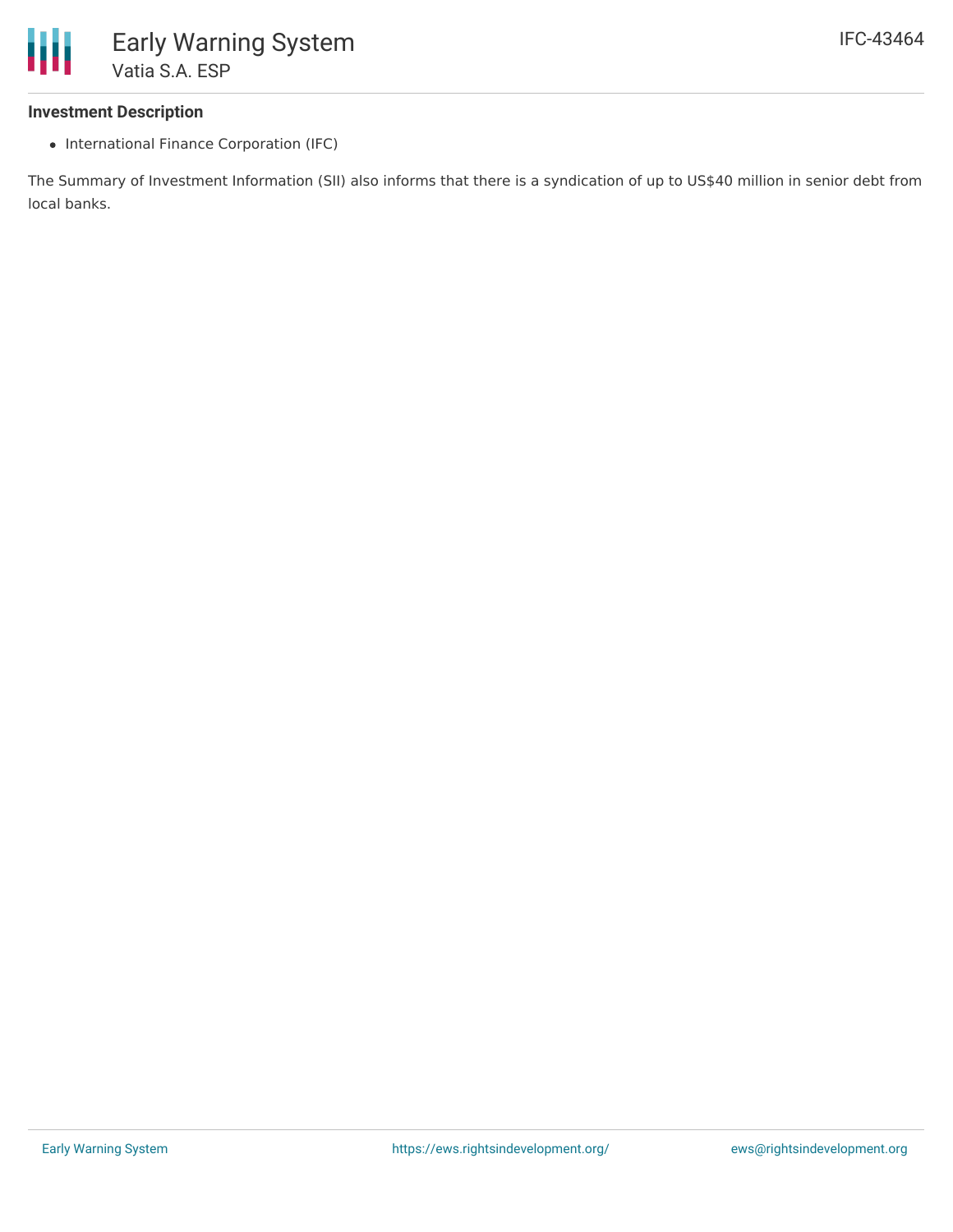



| <b>Private Actor 1</b>   | <b>Private Actor</b><br>Role | <b>Private Actor</b><br>Sector | <b>Relation</b> | <b>Private Actor 2</b> | <b>Private Actor</b><br>2 Role | <b>Private Actor</b><br>2 Sector |
|--------------------------|------------------------------|--------------------------------|-----------------|------------------------|--------------------------------|----------------------------------|
| $\overline{\phantom{0}}$ |                              | $\overline{\phantom{a}}$       |                 | Vatia S.A. ESP         | <b>Buyer</b>                   | Energy                           |